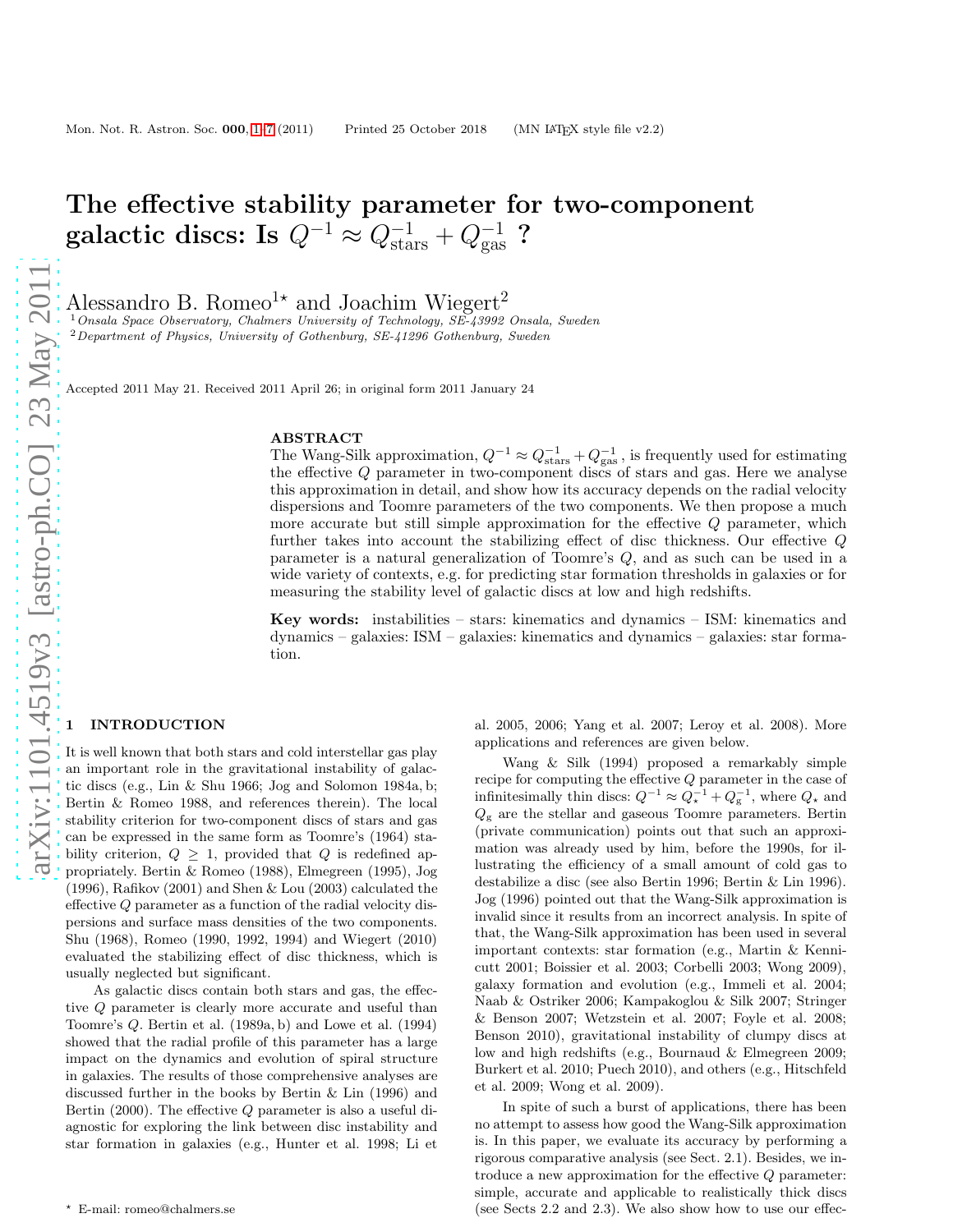

Figure 1. The parameter plane populated by nearby star-forming spirals. The galaxy data are from Leroy et al. (2008),  $Q_{\star}$  and  $Q_{\rm g}$  are the stellar and gaseous Toomre parameters,  $\sigma_{\rm \star}$  and  $\sigma_{\rm g}$ are the radial velocity dispersions of the two components. The shaded part of the  $(s, q)$  plane is the two-phase region discussed in the text. The dispersion relation  $\omega^2(k)$  has two minima inside this region, and one minimum outside it. The transition between the gaseous and stellar stability phases occurs for  $q = 1$ . This line intersects the boundaries of the two-phase region at  $(s,q)\simeq$ (0.17, 1), where the stability threshold is  $\overline{Q}_{\text{BR}} \simeq 1.4$ .

tive Q parameter for measuring the stability level of galactic discs, and why such a diagnostic is more predictive than the classical Toomre parameter (see Sect. 2.4). The conclusions of our paper are drawn in Sect. 3.

# 2 APPROXIMATING THE EFFECTIVE  $Q$

# 2.1 Disc instability and the Wang-Silk approximation

Wang & Silk (1994) investigated the link between star formation and disc instability in galaxies. They reconsidered the two-fluid dispersion relation of Jog & Solomon (1984a), which is valid for infinitesimally thin discs of stars and gas, and found that the effective Q parameter can be approximated as follows:

$$
\frac{1}{Q_{\rm WS}} = \frac{1}{Q_{\star}} + \frac{1}{Q_{\rm g}},\tag{1}
$$

where  $Q_{\star} = \kappa \sigma_{\star} / \pi G \Sigma_{\star}$  and  $Q_{g} = \kappa \sigma_{g} / \pi G \Sigma_{g}$  are the stellar and gaseous Toomre parameters. This approximation is appealing because it is as simple as the formula for the total resistance in a parallel circuit. To evaluate the accuracy of Eq. (1), we rewrite it as  $Q_{\text{WS}} = Q_{\star}/\overline{Q}_{\text{WS}}$ , where

$$
\overline{Q}_{\rm WS} = 1 + \frac{Q_{\star}}{Q_{\rm g}}.
$$
\n<sup>(2)</sup>

The local stability criterion,  $Q_{\text{WS}} \geq 1$ , translates into  $Q_{\star} \geq$  $\overline{Q}_{\text{WS}}$ . This is of the same form as the local stability criterion found by Bertin & Romeo (1988); see also Romeo (1985). Bertin & Romeo (1988) determined the stability threshold  $Q_{\text{BR}}$  numerically, starting from the same dispersion relation as Wang & Silk (1994) but without introducing further approximations. In contrast to  $Q_{\rm WS},\,Q_{\rm BR}$  depends on two parameters:  $\sigma_{\rm g}/\sigma_{\star}$  and  $\Sigma_{\rm g}/\Sigma_{\star}$ . Since  $\Sigma_{\rm g}/\Sigma_{\star} = \sigma_{\rm g} Q_{\star}/\sigma_{\star} Q_{\rm g}$ , we can easily express  $\overline{Q}_{\text{BR}}$  in terms of

$$
s \equiv \frac{\sigma_{\rm g}}{\sigma_{\star}}, \quad q \equiv \frac{Q_{\rm g}}{Q_{\star}}.
$$
 (3)

We can then compare  $\overline{Q}_{\text{WS}}(q)$  with  $\overline{Q}_{\text{BR}}(s, q)$  and evaluate the accuracy of the Wang-Silk approximation as a function of s and q.

Let us first see how spiral galaxies populate the  $(s, q)$ plane. We use the 12 nearby star-forming spirals analysed by Leroy et al. (2008), namely NGC 628, 2841, 3184, 3198, 3351, 3521, 3627, 4736, 5055, 5194, 6946 and 7331. These are galaxies with sensitive and spatially resolved measurements of kinematics, gas surface density and stellar surface density across the entire optical disc. For each galaxy of this sample, we compute the radial profiles  $s = s(R)$  and  $q = q(R)$ , and hence the track left by the galaxy in the  $(s, q)$  plane. The result for the whole sample is shown in Fig. 1. The data span a range of two orders of magnitude in  $s$  and  $q$ , so we show them using a Log-Log plot. The typical value of s can be robustly estimated by computing the median of the data points along s, which is  $s_{\text{med}} \simeq 0.27$ . This value is comparable to that found in the solar neighbourhood ( $s \approx 0.2$ ; see Binney & Tremaine 2008, p. 497), but is much smaller than that expected in high-redshift star-forming galaxies ( $s \sim 1$ ; e.g., Burkert et al. 2010; Krumholz & Burkert 2010). The median value of q,  $q_{\text{med}} \simeq 1.5$ , is close to unity. This suggests that, on average, stars and gas contribute equally to the gravitational instability of the disc. Similar values of  $q$ are found in the solar neighbourhood ( $q \approx 0.6$ ; see Binney & Tremaine 2008, p. 497), and are also expected at high  $z$  $(q \sim 1; e.g.,$  Burkert et al. 2010; Krumholz & Burkert 2010; Tacconi et al.  $2010$  $2010$  $2010$ .<sup>1</sup> Last but not least, note that  $20\%$  of the data fall within the shaded part of the  $(s, q)$  plane. This is the 'two-phase region' of Bertin & Romeo (1988), here shown using our parametrization and logarithmic scaling. In this region, the contributions of stars and gas to the gravitational instability of the disc peak at two different wavelengths. If  $q < 1$ , then the gaseous peak is higher than the stellar one and gas will dominate the onset of gravitational instability. Vice versa, if  $q > 1$ , then stars will dominate. These are the gaseous and stellar stability 'phases' shown in Fig. 1. In the rest of the parameter plane, the dynamical responses of the two components are strongly coupled and peak at a single wavelength. More information is given in sect. 3.2.2 of Romeo (1994).

Fig. 2 shows the contour maps of  $\overline{Q}_{\text{BR}}$  and  $\overline{Q}_{\text{WS}}$  (left panel), and the error map of  $Q_{\text{WS}}$  (right panel). Remember that Q denotes the stability threshold, i.e. the value of  $Q_{\star}$ 

<span id="page-1-0"></span> $^1$  Hereafter we will use  $s_{\rm med}$  and  $q_{\rm med},$  i.e. the median values of s and q computed from the galaxy data of Leroy et al. (2008), for estimating the typical accuracy of the Wang-Silk approximation and of our approximation. This is meant to be a complement to the detailed error maps shown and discussed throughout the paper. We do not 'hint that the stability properties can be characterized by a median value of an effective Q-parameter'.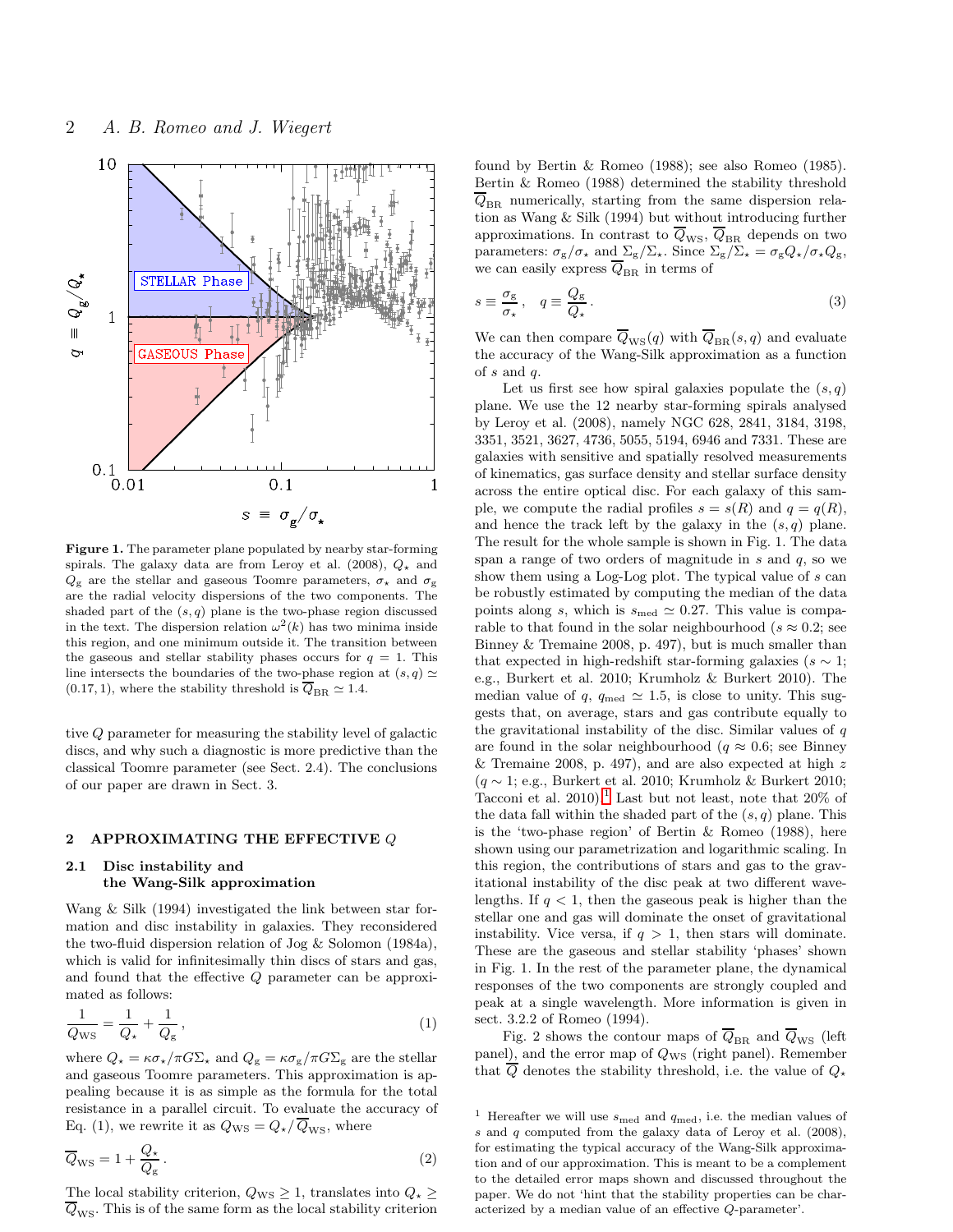

**Figure 2.** Accuracy of the Wang-Silk approximation. The curves shown are the contour lines of  $\overline{Q}_{WS}$  and  $\overline{Q}_{BR}$  (left), and the contour lines of the relative error  $(Q_{\rm WS} - Q_{\rm BR})/Q_{\rm BR}$  (right). Q and  $\overline{Q}$  denote the effective Q parameter and the stability threshold, the subscripts WS and BR refer to Wang & Silk (1994) and Bertin & Romeo (1988). In addition,  $Q_{\star}$  and  $Q_{\rm g}$  are the stellar and gaseous Toomre parameters,  $\sigma_{\star}$  and  $\sigma_{g}$  are the radial velocity dispersions of the two components. Note how far the Wang-Silk approximation is from the correct stability threshold, except for  $\sigma_{\rm g} \sim \sigma_{\star}$  (see left panel).

above which the two-component disc is locally stable, while  $Q = Q_{\star}/\overline{Q}$  denotes the effective Q parameter. Both stability thresholds are above unity and converge to  $1 + q^{-1}$  as  $s \to 1$ . The first property means that a disc of stars and gas can be gravitationally unstable even when both components are separately stable, as is well known (e.g., Lin & Shu 1966). The second property simply means that stars and gas act as a single component when they have the same radial velocity dispersion, so that  $Q = \kappa \sigma / \pi G(\Sigma_{\star} + \Sigma_{\rm g})$ . Apart from satisfying those properties, the two stability thresholds are clearly different. Look in particular at the contour levels 1.1–1.4 of  $\overline{Q}_{\text{BR}}$ . Their slope changes abruptly across the line  $q = 1$ , revealing the existence of two stability phases. As discussed in the previous paragraph, this is an important characteristic of two-component discs, which  $\overline{Q}_{\text{WS}}$  fails to reproduce. From a quantitative point of view, the error that affects  $Q_{\text{WS}}$  is significant but below 50% (see now the right panel of Fig. 2). Using the median values of  $s$  and  $q$  computed from the galaxy data of Leroy et al. (2008),  $s_{\text{med}} \approx 0.27$  and  $q_{\text{med}} \simeq 1.5$ , one finds that the typical error is about 20%. Remember, however, that a significant fraction of the data populate the two-phase region, where the error can be more than 40%. Note also that the error is negative, which means that the Wang-Silk approximation underestimates the effective Q parameter systematically.

### 2.2 Our approximation

Let us now illustrate how to find a better approximation for Q. The first ingredient is to determine the asymptotic behaviour of  $\overline{Q}$  as  $s \to 0$  and  $s \to 1$ . These are in fact the natural bounds of s. A rigorous analysis was performed by Romeo (1985). His results can be summarized as follows:

(i) For  $s \ll 1$  and  $q \leq 1$ , i.e. in gas-dominated stability regimes,  $\overline{Q} \approx q^{-1} + 2s$ .

(ii) For  $s \ll 1$  and  $q \geq 1$ , i.e. in star-dominated stability regimes,  $\overline{Q} \approx 1 + 2s q^{-1}$ .

(iii) For  $s \approx 1$ , i.e. in the limiting case of a one-component disc,  $\overline{Q} \approx 1 + q^{-1}$ .

Note that  $\overline{Q}$  behaves asymptotically as a weighted sum of two terms: 1 and  $q^{-1}$ . Note also that the weight factors change symmetrically as we move from case (i) to case (iii):  $(2s, 1) \rightarrow (1, 2s) \rightarrow (1, 1)$ . Such symmetry suggests that we should search for an approximation of the form

$$
\overline{Q} = \begin{cases} W(s) + q^{-1} & \text{if } q \le 1, \\ 1 + W(s)q^{-1} & \text{else}; \end{cases}
$$
\n(4)

where  $W(s) \approx 2s$  as  $s \to 0$ , and  $W(s) \approx 1$  as  $s \to 1$ . A further constraint on  $W(s)$  follows from the fact that the original system of fluid and Poisson equations remains unaltered if we interchange the stellar and gaseous components. Eq. (4) must then be invariant under the transformation  $s \mapsto s^{-1}, q \mapsto q^{-1}$  and hence  $\overline{Q} \mapsto q \overline{Q}$ , where  $q \overline{Q}$  is the value of  $Q_{\rm g}$  above which the two-component disc is locally stable.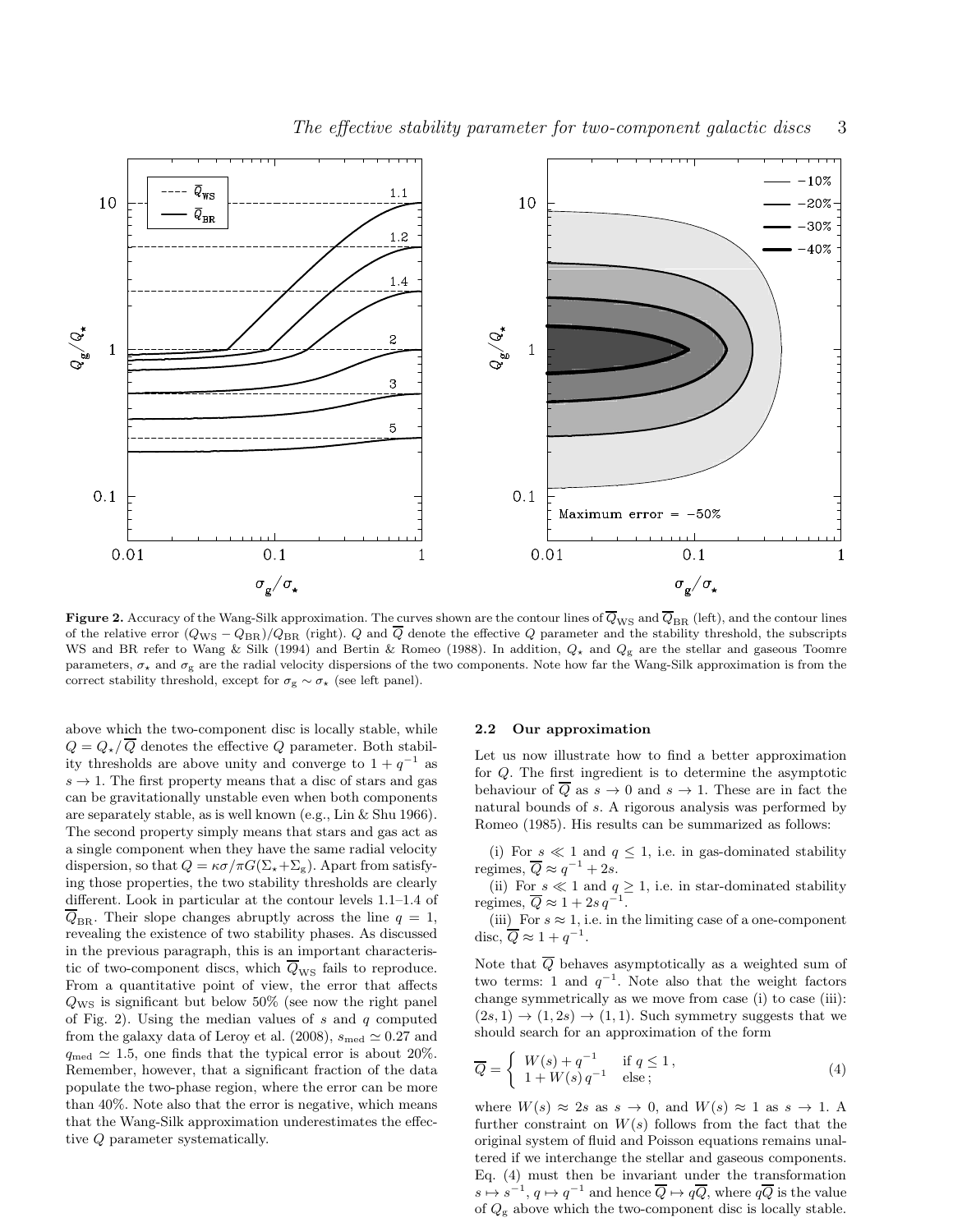

Figure 3. Accuracy of our approximation. The curves shown are the same as in Fig. 2, but for our effective Q parameter and stability threshold. These quantities are denoted by  $Q$  and  $\overline{Q}$ , without subscripts. Note how close our approximation is to the correct stability threshold, especially for  $\overline{Q} \lesssim 1.2$  and  $\overline{Q} \gtrsim 2$  (see left panel).

Invariance requires that  $W(s^{-1}) = W(s)$ . A simple function that satisfies this requirement and matches the asymptotic behaviour above is

$$
W(s) = \frac{2s}{1+s^2} \,. \tag{5}
$$

Since  $Q = Q_{\star}/\overline{Q}$ , Eqs (4) and (5) lead us to the following approximation for the effective Q parameter:

$$
\frac{1}{Q} = \begin{cases} \n\frac{W}{Q_{\star}} + \frac{1}{Q_{\rm g}} & \text{if } Q_{\star} \ge Q_{\rm g}, \\
\frac{1}{Q_{\star}} + \frac{W}{Q_{\rm g}} & \text{if } Q_{\rm g} \ge Q_{\star}; \n\end{cases} \tag{6}
$$

$$
W = \frac{2\sigma_{\star}\sigma_{\rm g}}{\sigma_{\star}^2 + \sigma_{\rm g}^2}.
$$
\n<sup>(7)</sup>

Our approximation is almost as simple as the Wang-Silk approximation [Eq. (1)], but differs from that in one important respect: it gives less weight to the component with larger Q. The weight factor W depends symmetrically on the radial velocity dispersions of the two components, and is generally small.

To evaluate the accuracy of our approximation, we compare  $\overline{Q}(s, q)$  with  $\overline{Q}_{BR}(s, q)$  and compute the relative error  $(Q - Q_{BR})/Q_{BR}$  as a function of s and q, as we did for the Wang-Silk approximation. Fig. 3 shows that  $\overline{Q}$  works well in the whole parameter space (see left panel). Note in particular how successfully our approximation reproduces the gaseous and stellar stability phases for  $\overline{Q} \leq 1.2$ . Fig. 3 also shows that Q overestimates the effective stability parameter, but the error is well below 10% even inside the two-phase

region (see right panel). The error can be reduced further by fine-tuning the weight factor, but the approximation will no longer be consistent with the asymptotic behaviour of the stability threshold.

# 2.3 How to apply our approximation to realistically thick discs

As pointed out in Sect. 1, the stabilizing effect of disc thickness is usually neglected but significant. In this section, we show that our approximation can easily be modified so as to take this effect into account.

Romeo (1992) investigated the gravitational instability of galactic discs taking rigorously into account two factors: (i) their vertical structure at equilibrium; (ii) the coupling between scale height, h, and vertical velocity dispersion,  $\sigma_z$ , in the stellar and gaseous layers. He calculated the effective Q parameter both as a function of  $h_{\star}$  and  $h_{\rm g}$ , and as a function of  $\sigma_{z\star}$  and  $\sigma_{z\star}$ . He also discussed the advantages of using  $\sigma_{z\star}$  and  $\sigma_{z\text{g}}$  as input quantities. This effective Q parameter has been studied further by Wiegert (2010). Hereafter we will denote it with  $Q_{\text{WR}}$ .

Let us now illustrate how to find a simple and accurate approximation to  $\mathcal{Q}_{WR}$ . In the infinitesimally thin case [see Eq. (6)], the local stability level of the disc is dominated by the component with smaller Q. The contribution of the other component is weakened by the  $W$  factor, which is generally small. This suggests that the effect of thickness can be estimated reasonably well by considering each component separately. Romeo (1994) analysed this case in detail. The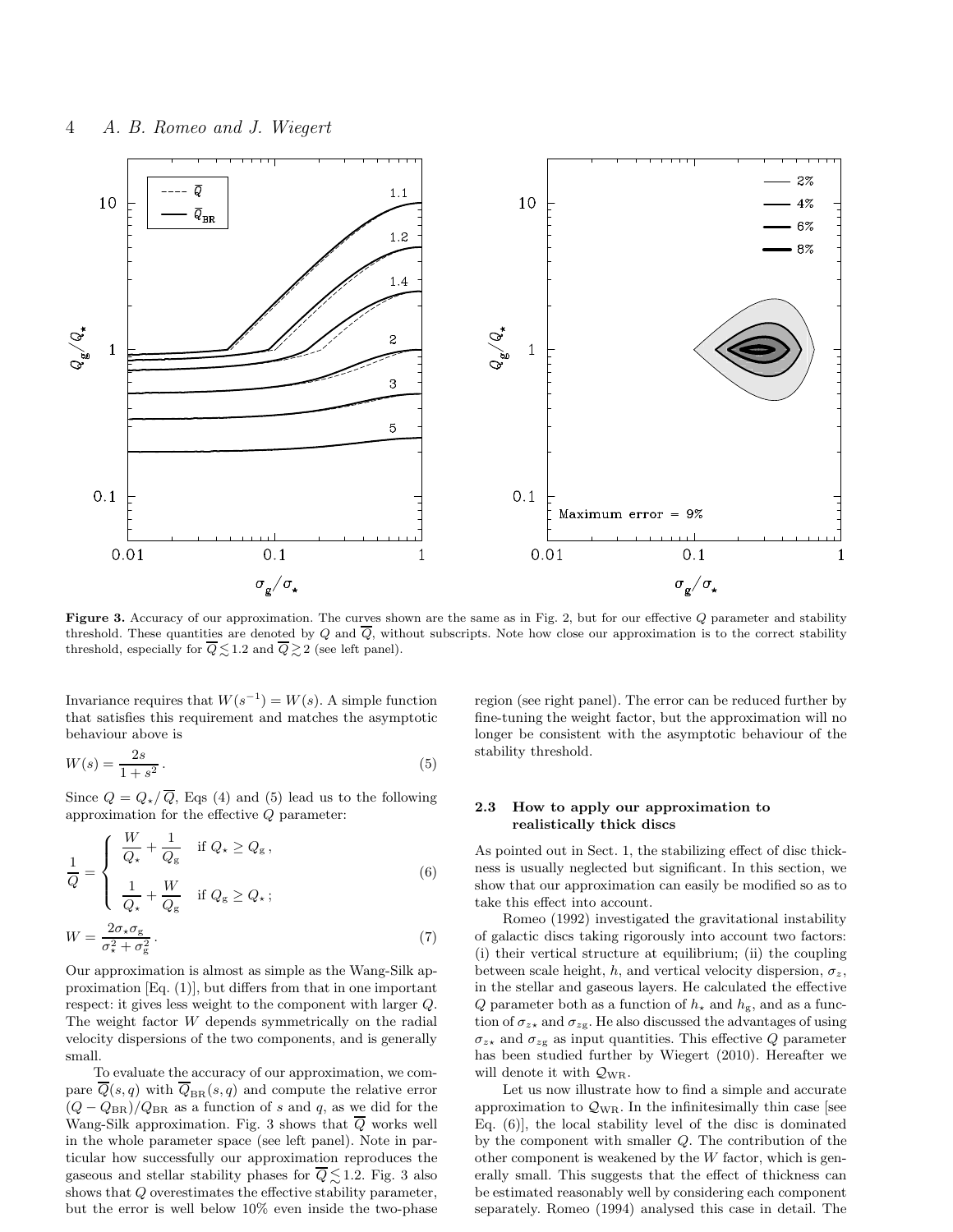

Figure 4. Accuracy of our approximation (left) vs. accuracy of the Wang-Silk approximation (right) for realistically thick discs. The curves shown are the contour lines of the relative errors  $(Q - Q_{\text{WR}})/Q_{\text{WR}}$  (see left panel) and  $(Q_{\text{WS}} - Q_{\text{WR}})/Q_{\text{WR}}$  (see right panel) for  $(\sigma_z/\sigma_R)_* = 0.5$  and  $(\sigma_z/\sigma_R)_{g} = 1$ . Here Q is our effective Q parameter,  $Q_{WR}$  is the effective Q parameter of Romeo (1992) and Wiegert (2010),  $Q_{\text{WS}}$  is the effective Q parameter of Wang & Silk (1994), and  $\sigma_z/\sigma_R$  is the ratio of vertical to radial velocity dispersion. The rest of the notation is the same as in Figs 1–3. Also shown is the corresponding two-phase region (dashed lines). The boundaries of this region and the transition line intersect at  $(s, q) \simeq (0.16, 0.74)$ , where the stability threshold is  $\overline{Q}_{WR} \simeq 1.3$ .

 $\overline{1}$ 

 $0.1$ 

 $0.01$ 

effect of thickness is to increase the stability parameter of each component by a factor  $T$ , which depends on the ratio of vertical to radial velocity dispersion:

 $0.1$ 

 $s = \sigma_{\rm g}/\sigma_{\star}$ 

 $0.1$ 

 $0.01$ 

$$
T \approx 0.8 + 0.7 \left(\frac{\sigma_z}{\sigma_R}\right) \,. \tag{8}
$$

Eq. (8) can be inferred from fig. 3 (top) of Romeo (1994) and applies for  $0.5 \leq \sigma_z/\sigma_R \leq 1$ , which is the usual range of velocity anisotropy. To approximate  $\mathcal{Q}_{WR}$ , use then Eq. (6) with  $Q_{\star}$  and  $Q_{\rm g}$  replaced by  $T_{\star}Q_{\star}$  and  $T_{\rm g}Q_{\rm g}$ :

$$
\frac{1}{Q} = \begin{cases}\n\frac{W}{T_{\star}Q_{\star}} + \frac{1}{T_{g}Q_{g}} & \text{if } T_{\star}Q_{\star} \ge T_{g}Q_{g}, \\
\frac{1}{T_{\star}Q_{\star}} + \frac{W}{T_{g}Q_{g}} & \text{if } T_{g}Q_{g} \ge T_{\star}Q_{\star};\n\end{cases}
$$
\n(9)

where  $Q$  is our effective  $Q$  parameter for realistically thick discs, W is given by Eq. (7),  $T_{\star}$  and  $T_{\rm g}$  are given by Eq. (8). Eq. (9) tells us that the local stability level of the disc is now dominated by the component with smaller  $TQ$ . The contribution of the other component is still suppressed by the W factor.

The left panel of Fig. 4 shows the error map of  $Q$  for a galactic disc with  $(\sigma_z/\sigma_R)_* = 0.5$  and  $(\sigma_z/\sigma_R)_g = 1$ , and the corresponding two-phase region (Wiegert 2010). Note that the error is below 15% even inside this region, which confirms the high accuracy of our approximation in this more realistic context. What about the accuracy of the Wang-Silk approximation? The right panel of Fig. 4 shows that the relative error  $(Q_{\text{WS}}-Q_{\text{WR}})/Q_{\text{WR}}$  is much larger than ours, and can be well above 50% inside the two-phase region.

### 2.4 Application to nearby star-forming spirals

In this section, we show how to use our effective Q parameter for measuring the stability level of galactic discs, and why such a diagnostic is more predictive than the classical Toomre parameter.

 $0.1$ 

 $s = \sigma_{\rm g}/\sigma_{\star}$ 

 $\mathbf{1}$ 

We consider the same sample of spiral galaxies as in Sect. 2.1, and refer to Leroy et al. (2008) for a detailed description of the data and their translation into physical quantities. For each galaxy, we compute the radial profile of our effective  $Q$  parameter,  $Q$ , using Eq. (9). We adopt  $(\sigma_z/\sigma_R)_* = 0.6$ , as was assumed by Leroy et al. (2008), and  $(\sigma_z/\sigma_R)_{\rm g}=1$ , as is natural for a collisional component. We also compute the radial profile of the gaseous Toomre parameter,  $Q_{\rm g}$ , which is the traditional diagnostic used for predicting star formation thresholds in galaxies (e.g., Quirk 1972; Kennicutt 1989; Martin & Kennicutt 2001; Schaye 2008; Elmegreen 2011).

Fig. 5 shows  $Q_{\rm g}(R)$  and  $\mathcal{Q}(R)$  for the whole galaxy sample. Note that  $Q_{\rm g}$  spans a much wider range of values than  $Q$  at any given  $R$ . This is true even at distances as large as the optical radius,  $R_{25}$ , where  $Q_{\rm g}$  is supposed to be a reliable diagnostic. A similar fact was noted by Leroy et al. (2008), using an effective Q parameter that neglects the stabilizing effect of disc thickness (Jog 1996; Rafikov 2001). Why are  $Q_{\rm g}$  and  $\mathcal Q$  so weakly correlated across the entire optical disc? Eq. (9) helps us to clarify this point. It tells us that the value of  $Q$  is dominated by the gaseous component if  $T_{g}Q_{g} \leq T_{\star}Q_{\star}$ , and by the stellar component if  $T_{\star}Q_{\star} < T_{g}Q_{g}$ . In the right panel of Fig. 5, we have colourcoded the data so as to show whether  $T_{g}Q_{g} < T_{\star}Q_{\star}$  or vice versa. It turns out that in 92% of the cases the value of Q is dominated by the stellar component. Gas dominates the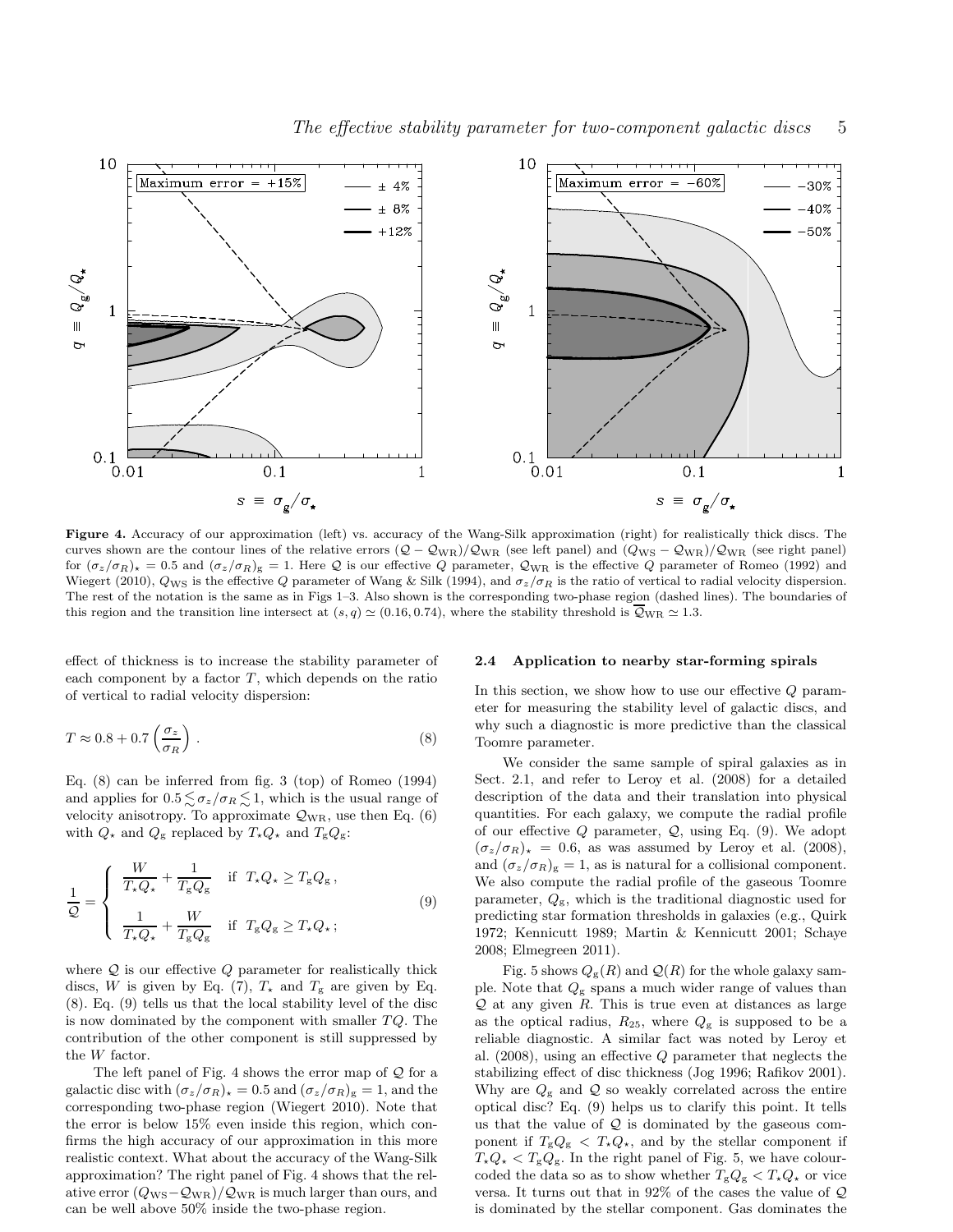

Figure 5. The stability level of nearby star-forming spirals, as measured by two diagnostics: the gaseous Toomre parameter,  $Q_g$ , and our effective Q parameter, Q [see Eq. (9)]. The galaxy data are from Leroy et al. (2008), R is the galactocentric distance, and  $R_{25}$  is the optical radius. In the right panel, the data are colour-coded so as to show whether the stability level is gas- or star-dominated, as predicted by Eq. (9). The two data points that lie well below the critical stability level tell us that the nuclear region of NGC 6946 is subject to strong gas-dominated instabilities. This is consistent with the fact that NGC 6946 hosts a nuclear starburst (e.g., Engelbracht et al. 1996).

stability level only in  $8\%$  of the cases. This is why  $Q_{\rm g}$  and Q are so weakly correlated. This result illustrates (i) how important it is to consider both gas and stars when measuring the stability level of galactic discs, and (ii) the strong advantage of using our effective Q parameter as a stability diagnostic.

## 3 CONCLUSIONS

• The approximation of Wang & Silk (1994) [Eq. (1)] underestimates the effective Q parameter. The error is typically 20%, but can be as large as 40% or more if  $\sigma_{\rm g} \lesssim 0.2\sigma_{\star}$  and  $Q_{\rm g} \sim Q_{\star}$ . In this case, the gaseous and stellar components should contribute separately to the gravitational instability of the disc (Bertin & Romeo 1988). But such dynamical decoupling is difficult to approximate because it involves two stability regimes, one dominated by the gas and the other dominated by the stars, and because there is a sharp transition between the two 'phases'. So it is not strange that the Wang-Silk approximation becomes less accurate when  $\sigma_{\rm g} \lesssim 0.2 \sigma_{\star}$  and  $Q_{\rm g} \sim Q_{\star}$ .

• Our approximation  $[Eq. (6)]$  overestimates the effective Q parameter, but the error is less than 9% and typically as small as  $4\%$ . The accuracy and simplicity of our approximation result from a rigorous analysis, which takes into account the stability characteristics of the disc as well as the symmetries of the problem.

• We provide a simple recipe for applying our approximation to realistically thick discs [see Eq. (9)]. The ratio of vertical to radial velocity dispersion is usually 0.5 for the stars and 1 for the gas. In this case, our approximation is in error by less than 15%, whereas the Wang-Silk approximation can be in error by more than 50%. Note also that the effective  $Q$  parameter is 20–50% larger than in the infinitesimally thin case. Thus the effect of thickness is important and should be taken into account when analysing the stability of galactic discs.

## ACKNOWLEDGMENTS

We are very grateful to Oscar Agertz, Giuseppe Bertin, Andreas Burkert, Bruce Elmegreen, Kambiz Fathi, Jay Gallagher, Volker Hoffmann and Chanda Jog for useful discussions. ABR thanks the warm hospitality of both the Department of Physics at the University of Gothenburg and the Department of Fundamental Physics at Chalmers.

## **REFERENCES**

- Benson A. J., 2010, Phys. Rep., 495, 33
- Bertin G., 1996, in Block D. L., Greenberg J. M., eds, New Extragalactic Perspectives in the New South Africa. Kluwer, Dordrecht, p. 227
- Bertin G., 2000, Dynamics of Galaxies. Cambridge University Press, Cambridge
- Bertin G., Lin C. C., 1996, Spiral Structure in Galaxies: A Density Wave Theory. The MIT Press, Cambridge
- Bertin G., Romeo A. B., 1988, A&A, 195, 105
- Bertin G., Lin C. C., Lowe S. A., Thurstans R. P., 1989a, ApJ, 338, 78
- Bertin G., Lin C. C., Lowe S. A., Thurstans R. P., 1989b, ApJ, 338, 104
- Binney J., Tremaine S., 2008, Galactic Dynamics. Princeton University Press, Princeton
- Boissier S., Prantzos N., Boselli A., Gavazzi G., 2003, MNRAS, 346, 1215
- Bournaud F., Elmegreen B. G., 2009, ApJ, 694, L158
- Burkert A. et al., 2010, ApJ, 725, 2324
- Corbelli E., 2003, MNRAS, 342, 199
- Elmegreen B. G., 1995, MNRAS, 275, 944
- Elmegreen B. G., 2011, preprint [\(arXiv:1101.3108\)](http://arxiv.org/abs/1101.3108)